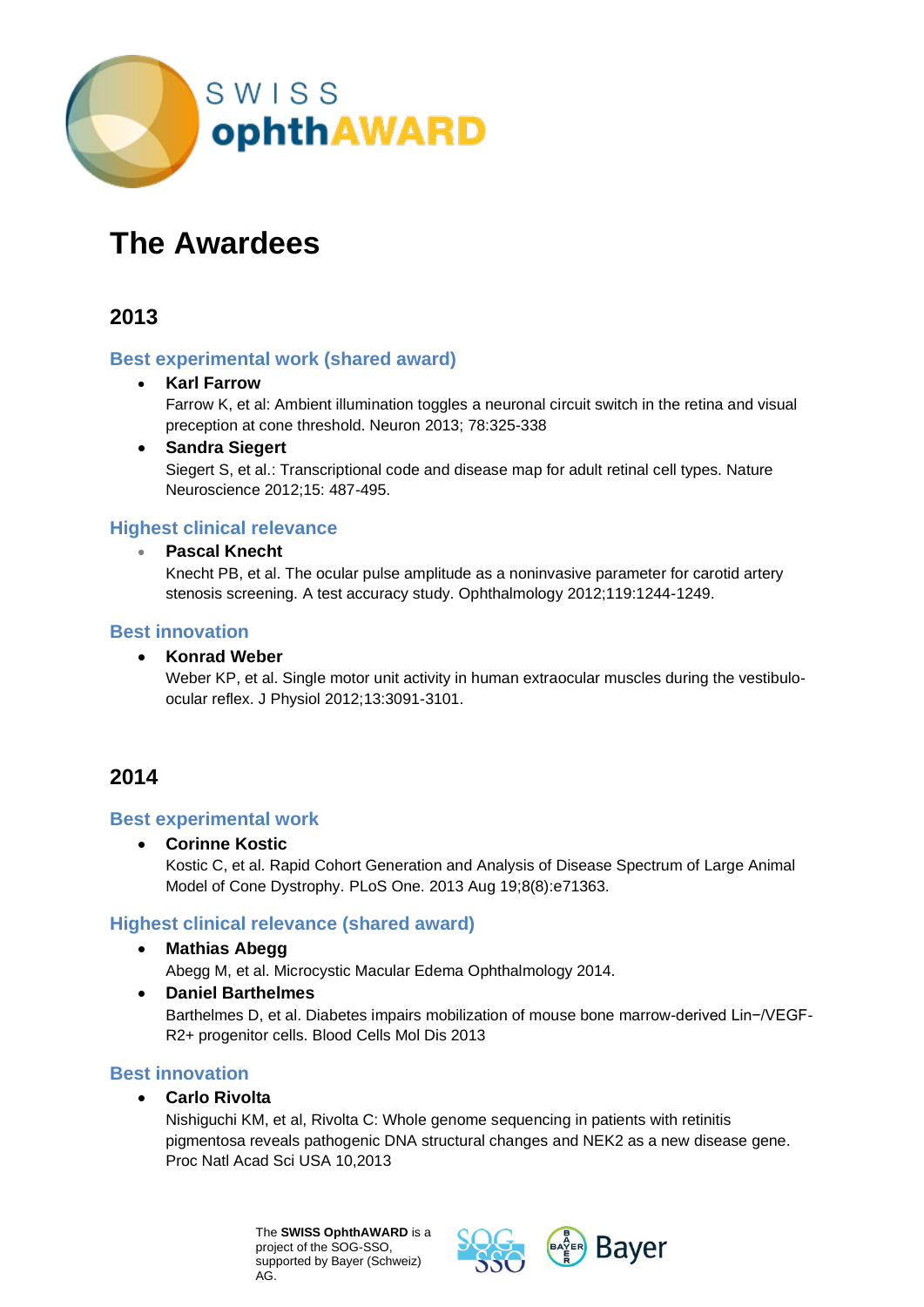

#### **Best experimental work**

• **Sonja Kleinlogel**

Van Wyk M, et al., Kleinlogel S. Restoring the ON Switch in Blind Retinas: Opto-mGluR6, a Next-Generation, Cell-Tailored Optogenetic Tool. PLoS Biol 13(5): e1002143. doi:10.1371/journal.pbio.1002143 \*

#### **Highest clinical relevance**

#### • **Alexandre Matet**

Matet A, et al. En Face Optical Coherence Tomography of Foveal Microstructure in Full-Thickness Macular Hole: A Model to Study Perifoveal Müller Cells. Am J Ophthalmol 2015;159(6):1142–1151

#### **Jury's Choice**

#### • **Muriel Dysli**

Dysli M, et al. Acute onset incomitant image disparity modifies saccadic and vergence eye movements. J Vision 2015;15:1-15

### **2016**

#### **Best experimental work (3 awardees)**

#### • **Keisuke Yonehara, Michele Fiscella, Antonia Drinnenberg**

Yonehara K, Fiscella M, Drinnenberg A, et al. Congenital Nystagmus Gene FRMD7 Is Necessary for Establishing a Neuronal Circuit Asymmetry for Direction Selectivity. 2016, Neuron 89, 177–193

#### **Highest clinical relevance**

#### • **Yulia Valko**

Valko Y, et al. Ocular vestibular evoked myogenic potentials as a test for myasthenia gravis. Neurology®2016;86:660–668.

#### **Jury's Choice**

• **Cavit Agca**

Agca C, et al. Expression of leukemia inhibitory factor in Müller glia cells is regulated by a redox-dependent mRNA stability mechanism. BMC Biology (2015) 13:30



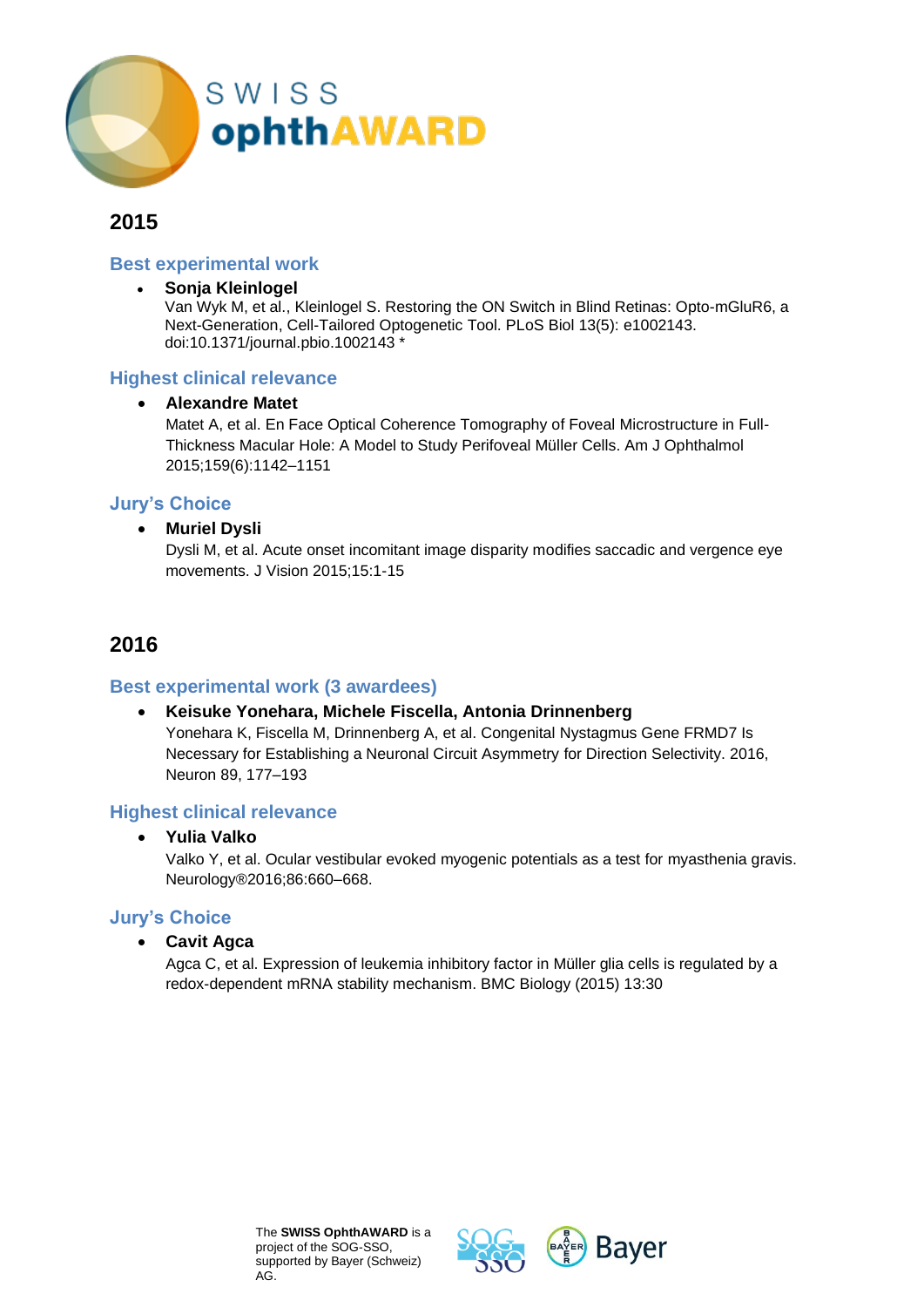

#### **Best experimental work (2 awardees)**

• **Konstantinos Nikopoulos K, Pietro Farinelli** Nikopoulos K, Farinelli P, et al. Mutations in CEP78 Cause Cone-Rod Dystrophy and Hearing Loss Associated with Primary-Cilia Defects. Am J Hum Genet. 2016 Sep 1;99(3):770-6

#### **Highest clinical relevance**

#### • **Ghislaine Traber**

Traber GL, et al.. Enhanced Depth Imaging Optical Coherence Tomography of Optic Nerve Head Drusen: A Comparison of Cases with and without Visual Field Loss. Ophthalmology 2017 Jan;124(1):66-73

#### **Jury's Choice**

#### • **Florentina Freiberg**

Freiberg FJ, et al. Low endophthalmitis rates after intravitreal anti-vascular endothelial growth factor injections in an operation room: A Retrospective Multicenter Study. Retina 2017 Jan 17

### **2018**

#### **Best experimental work**

• **Maya Barben** Barben M, et al. Hif1a inactivation rescues photoreceptor degeneration induced by a chronic hypoxia-like stress. Cell Death Differ, 2018.

#### **Highest clinical relevance**

#### • **Alexandre Matet**

Matet A, et al. Radiation Maculopathy After Proton Beam Therapy for Uveal Melanoma: Optical Coherence Tomography Angiography Alterations Influencing Visual Acuity. Invest Ophthalmol Vis Sci., 2017, 1;58(10), 3851-3861.

#### **Jury's Choice**

• Not awarded

The **SWISS OphthAWARD** is a project of the SOG-SSO, supported by Bayer (Schweiz) AG.



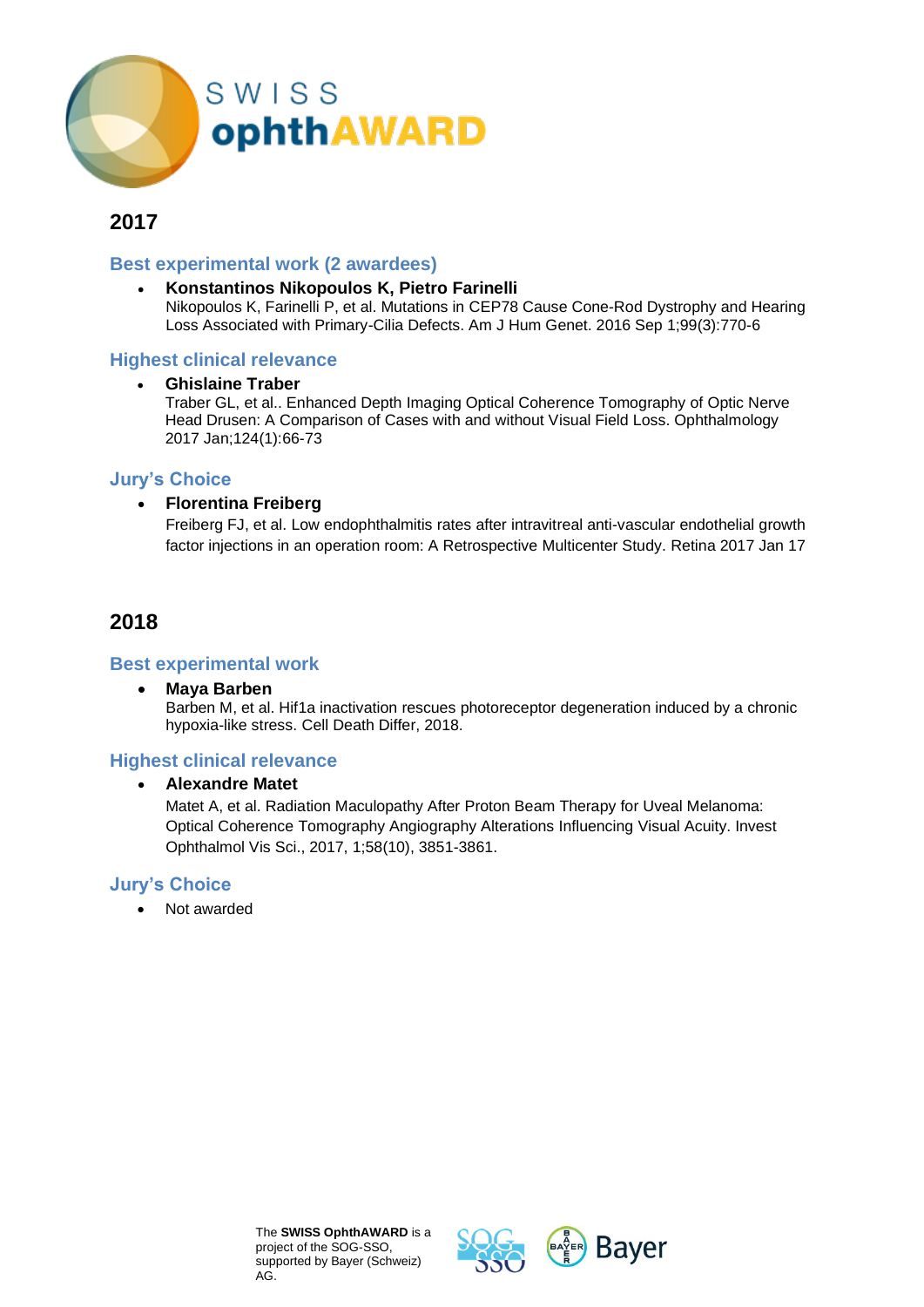

#### **Best experimental work**

#### • **Josephine Jüttner, MSc**

Targeting neuronal and glial cell types with synthetic promoter AAVs in mice, nonhuman primates, and humans | Nature Neuroscience, Oct 2018 Institute of Molecular and Clinical Ophthalmology, Basel <https://www.ncbi.nlm.nih.gov/pubmed/31285614>

#### **Highest clinical relevance**

#### • **Dr. Christina Stathopoulos**

Intravitreal anti-vascular endothelial growth factor for the management of neovascularization in retinoblastoma after intravenous and/or intraarterial chemotherapy: Long-Term Outcomes in a Series of 35 Eyes | Retina, Oct 2018 Hôpital ophtalmique Jules-Gonin, Lausanne <https://www.ncbi.nlm.nih.gov/pubmed/30312257>

#### **Jury's Choice**

#### • **Praveena Manogaran, MSc & Christine Walker-Egger, PhD**

Exploring experimental autoimmune optic neuritis using multimodal imaging | Neuroimage, July 2018, 175, 327- 339 UniversitätsSpital Zürich <https://www.ncbi.nlm.nih.gov/pubmed/29627590>

### **2020**

#### **Best experimental work**

#### • **Dasha Nelidova**

Nelidova D, Morikawa RK, Cowan CS, Raics Z, Goldblum D, Scholl H, Szikra T, Szabo A, Hillier D, Roska B. Restoring light sensitivity using tunable near-infrared sensors. Science 05 Jun 2020.

#### **Highest clinical relevance**

#### • **Sarah Chellappa**

Chellappa SL, Vivien Bromundt V, Frey S, Steinemann A, Schmidt C, Schlote T, Goldblum D, Cajochen C. Intraocular cataract lens replacement improves circadian rhythms, cognitive function, and sleep in older adults. JAMA Ophthalmol. 2019;137(8):878-885.

#### **Jury's Choice**

Not awarded